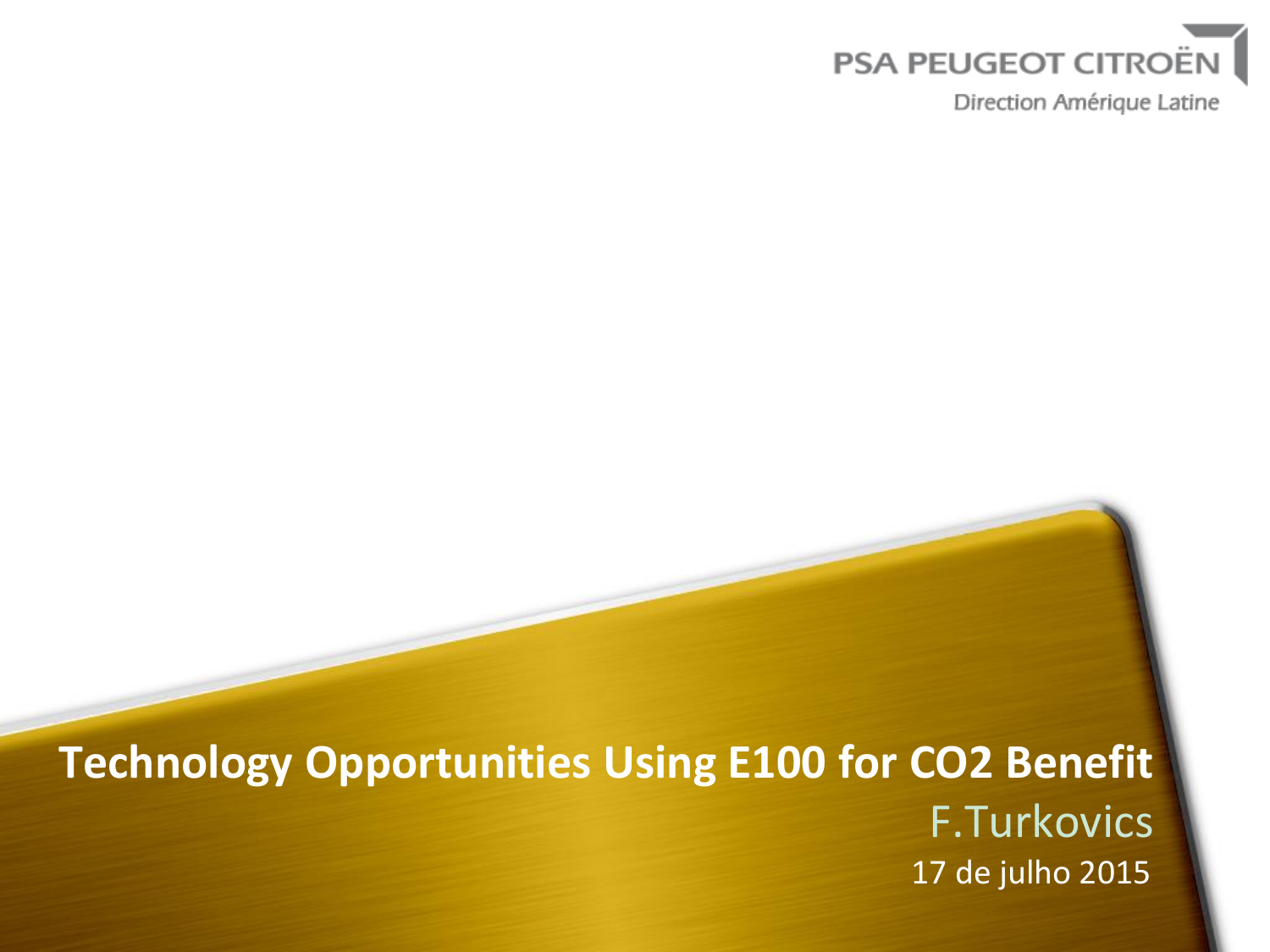#### **Overview**

### Introduction

- Brazilian Legislation  $\mathcal{L}_{\text{max}}$
- Fuels in Brazil: Particularities  $\mathcal{L}_{\text{max}}$

Technology road map

Time to market

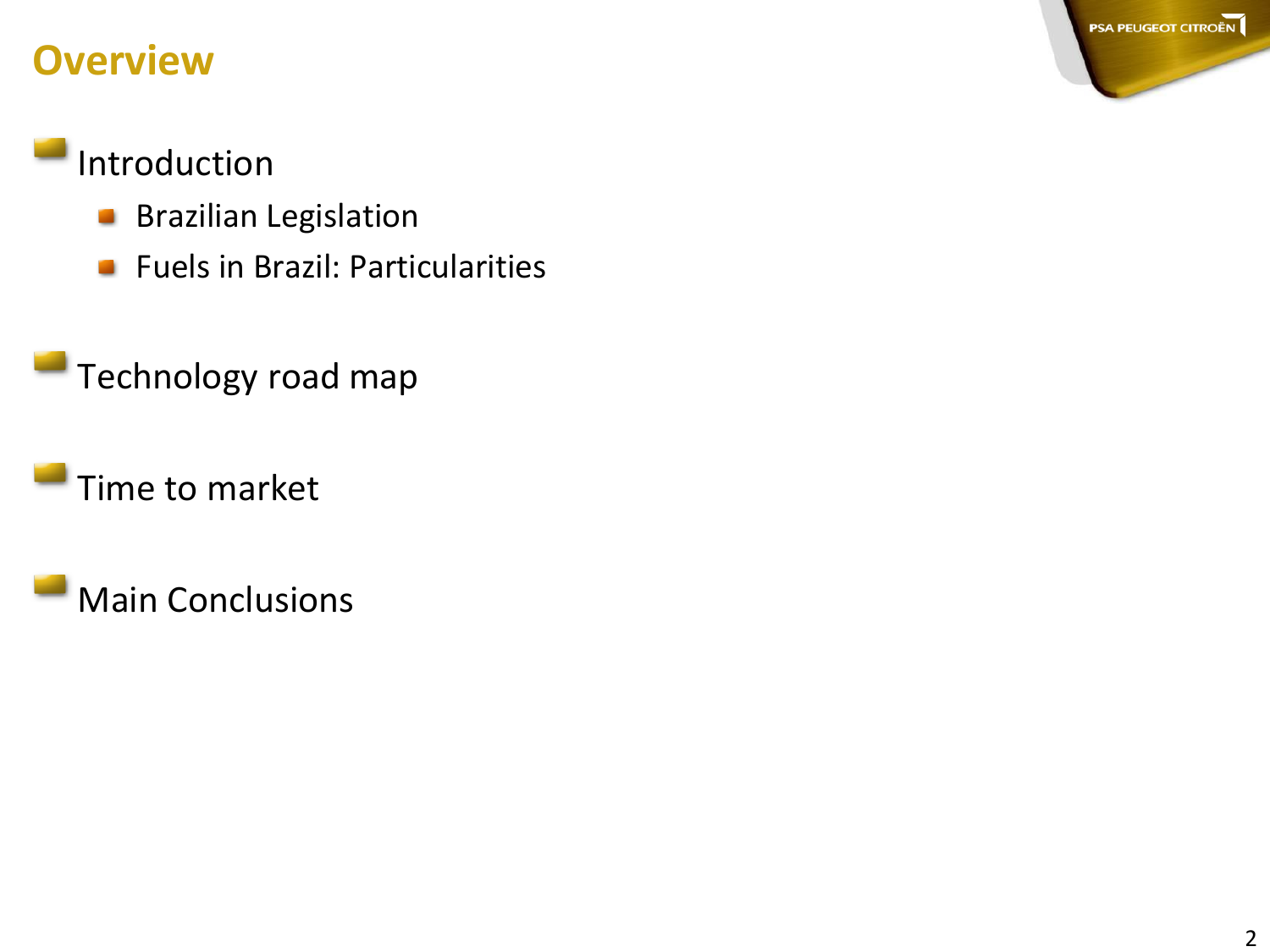## **Introduction – Brazilian Legislations**

Brazilian future emission legislation will enforce a decay on CAFE

*InovarAuto:* decree-law that imposes new limits



SOURCE: "*Global Comparison of Light-Duty Vehicle Fuel Economy/GHG Emissions Standards*" ICCT – The International Council on Clean Transportation – agosto/2011

**PSA PEUGEOT CITROËN**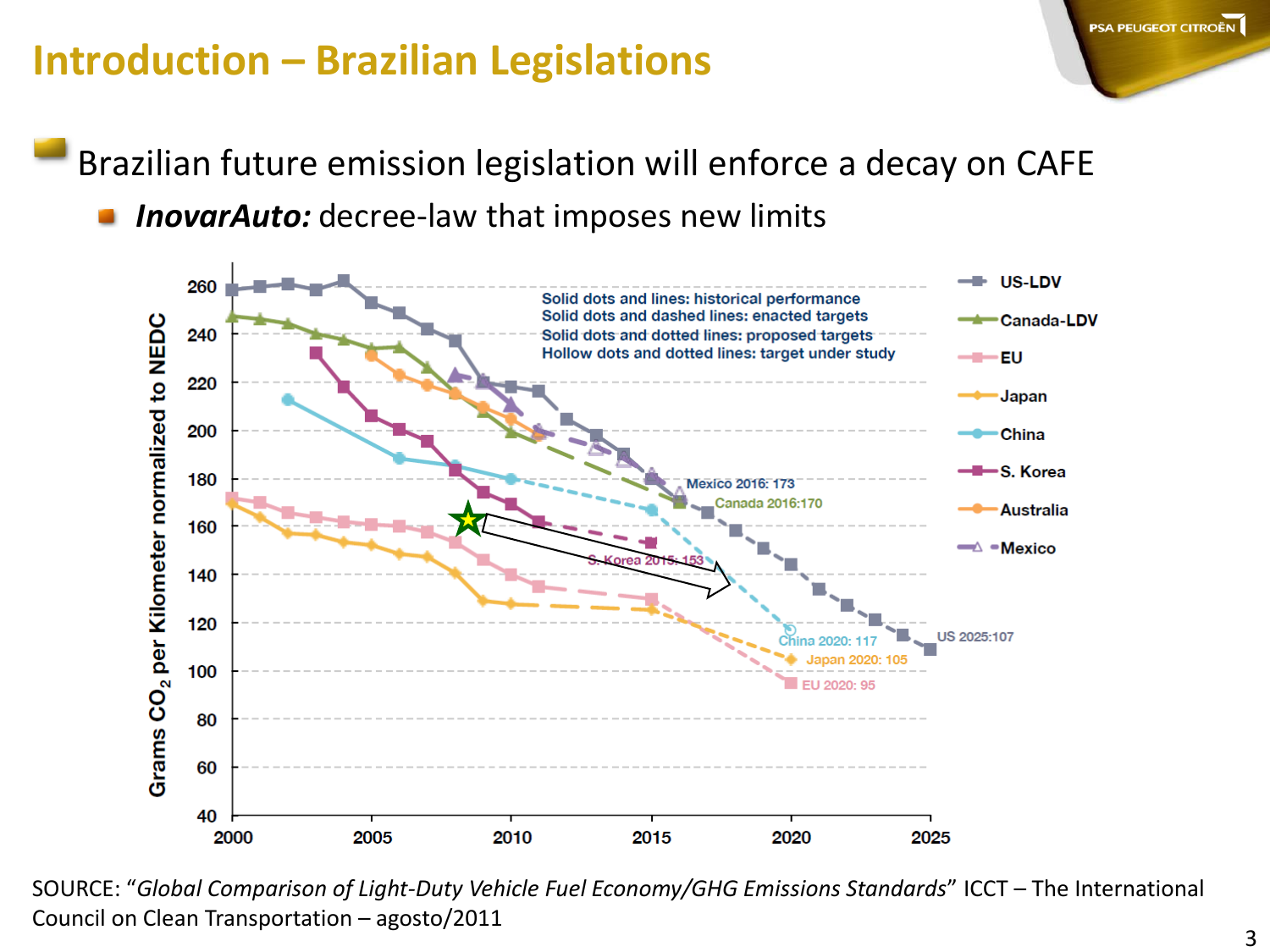## **Introduction – Fuel Particularities**

Brazilian market requires Flex Fuel engine operation

- The engine should work properly with mixtures between E22 and E100
- Ethanol has several different properties in comparison with regular pure gasoline Allows higher spark



**PSA PEUGEOT CITROËN**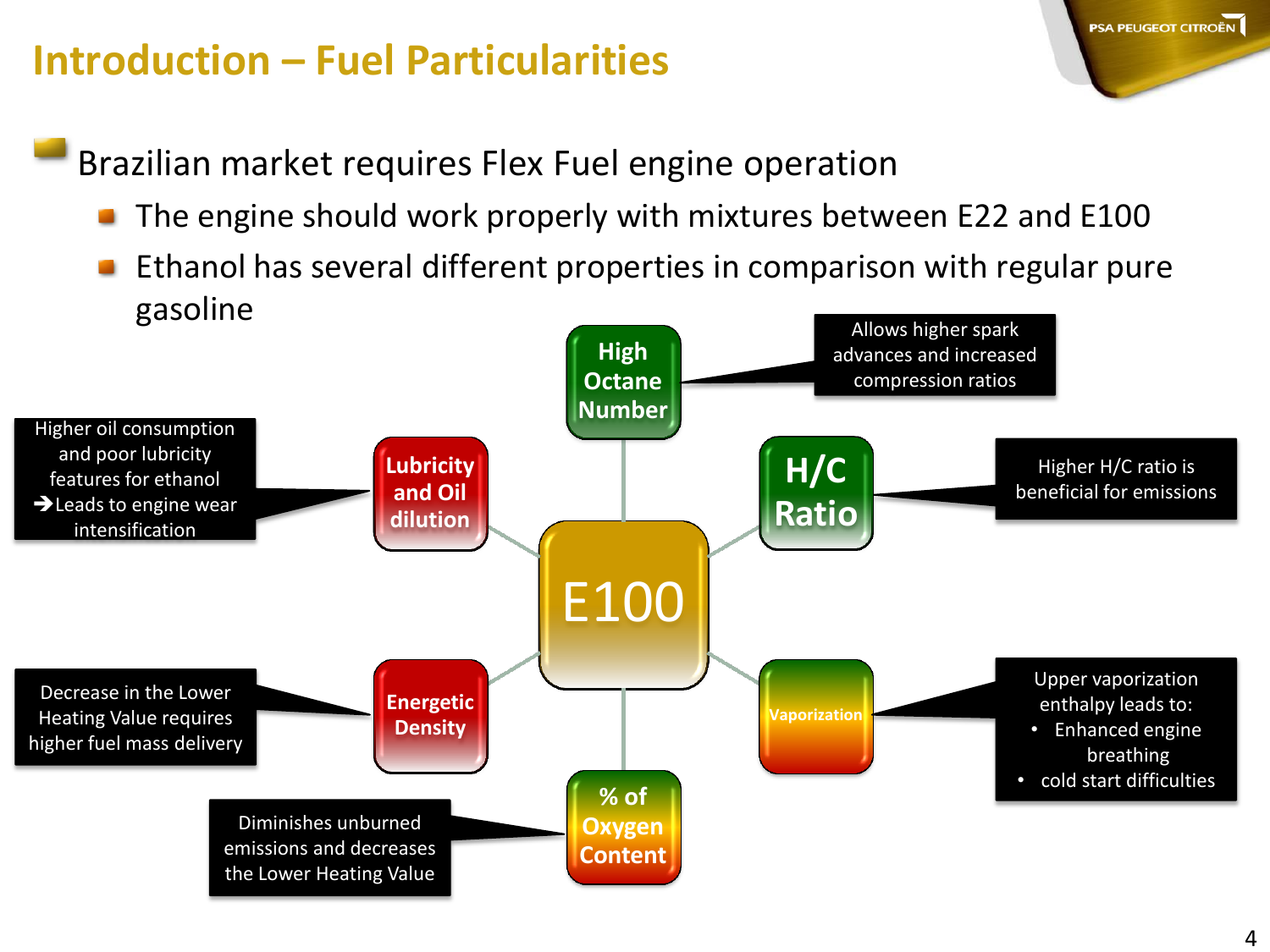#### **Technology Optimization roadmap for internal combustion engines and additional CO2 benefit by using E100 Fuel**



**PSA PEUGEOT CITROËN** 

**2010**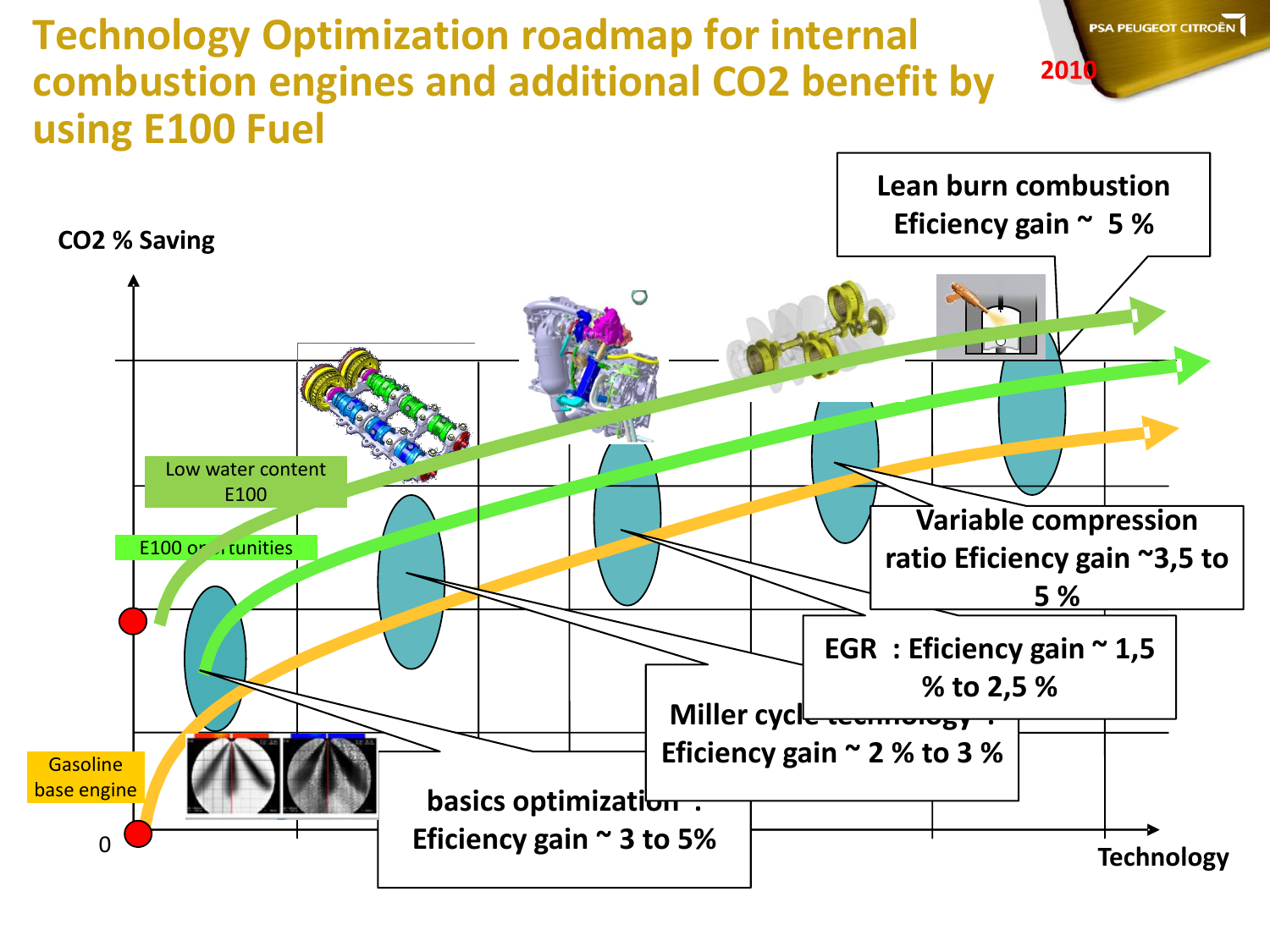#### **Impacts on combustion system and ´time to market ´**

Short time : Basics combustion optimization

**New engine technology road map** 

Mid time until 5 years Ex : IGR , new cycle ( Miller / Atkinison ) EGR ....

Long term until 10 years Ex : variable compression rate , lean burn combustion , water injection .....